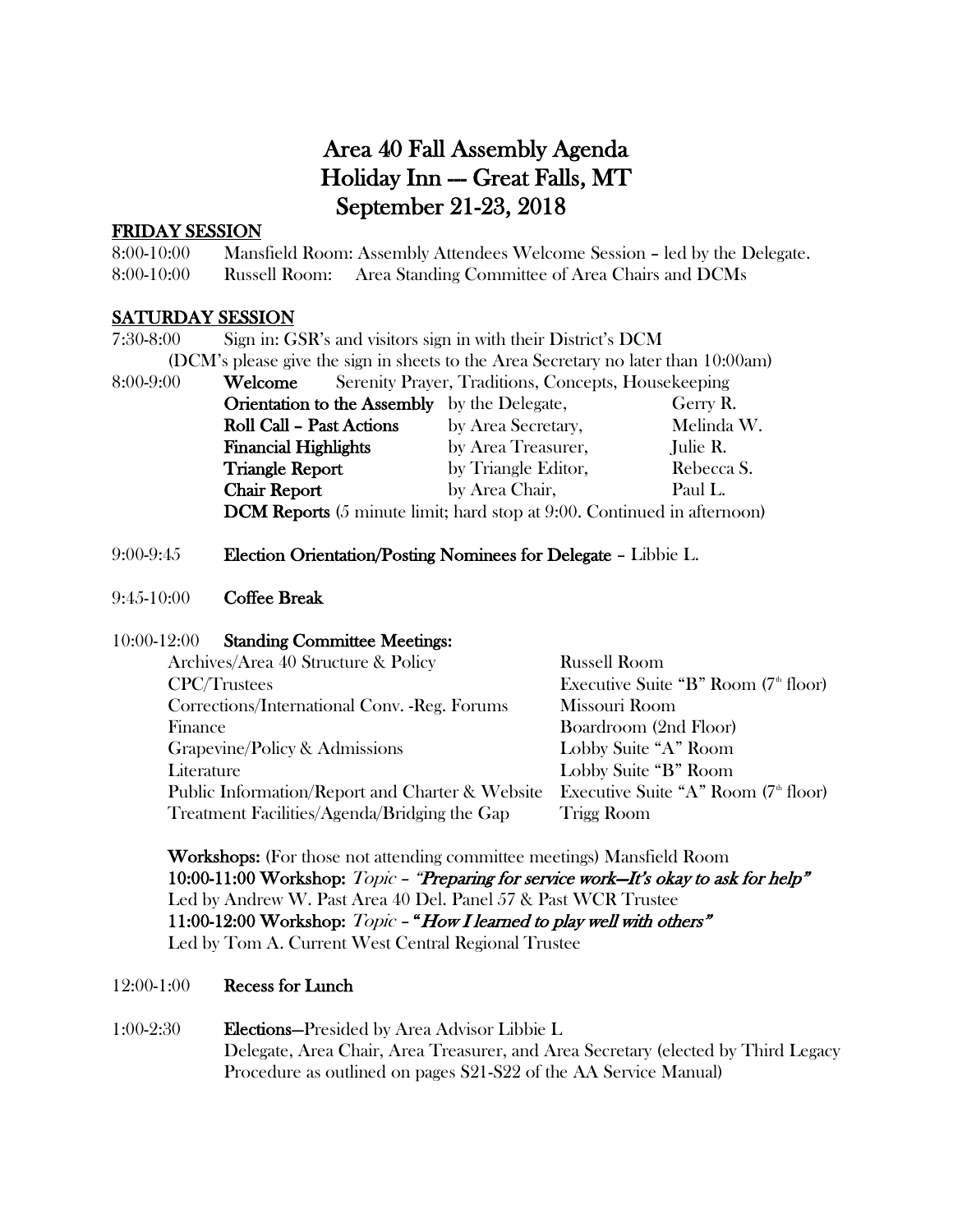Area 40 Service Chairs--Archives, Bridging the Gap, CPC, Corrections, Grapevine, Literature, Public Information, Treatment and the Triangle Editor (elected by simple majority)

#### 2:30-2:45 Coffee Break

2:45-5:00 Finish elections if necessary Floor Assembly (Committee Reports, Motions, and Discussion) DCM Reports (Finish)

| $\sim$ 0.000 $\mu$ 0.000 $\mu$ mmont                  |            |
|-------------------------------------------------------|------------|
| Archives/Area 40 Policy & Structure                   | Raymona K. |
| Archivist Report                                      | Earl F.    |
| Corrections/International Conventions-Regional Forums | Hugh M.    |
| Public Information/Report and Charter & Website       | Tim K      |
| <b>Webmaster Report</b>                               | Brandon M. |
| Treatment Facilities/Agenda                           | James W.   |
| Grapevine/Policy & Admissions                         | Jake H.    |
| Literature                                            | Lance W.   |
| <b>CPC/Trustees</b>                                   | Luke S.    |
| Finance                                               | Julie R.   |
| <b>Ad-Hoc Committee</b>                               | Sherry C.  |

| $5:00-7:00$ | <b>Recess for Dinner</b> |  |
|-------------|--------------------------|--|
|             |                          |  |

| 7:00-7:45  | <b>Trustee Sharing</b>                                                                                                              | Tom A. |                            |
|------------|-------------------------------------------------------------------------------------------------------------------------------------|--------|----------------------------|
| 7:45-8:30  | Resume Floor Assembly (Committee Reports, Motions, and Discussion)                                                                  |        |                            |
| 8:30-9:00  | <b>Ice Cream Social</b>                                                                                                             |        | <b>Russell Room</b>        |
| 9:00-10:00 | <b>GSR Breakout</b> (Ask-It-Basket & Sharing) Led by: Andrew W.<br><b>DCM Breakout (Ask-It-Basket &amp; Sharing) Led by: Tom A.</b> |        | Aronson Rm<br>Mansfield Rm |

#### SUNDAY SESSION

| 8:00-8:30     | Roundup, Intergroup and Service Conference Committee Reports                                                                                            |
|---------------|---------------------------------------------------------------------------------------------------------------------------------------------------------|
| $8:30 - 9:00$ | Past Delegate Sharing - Andrew W.                                                                                                                       |
| $9:00 - 9:30$ | <b>Delegates Report - Gerry R.</b>                                                                                                                      |
| $9:30-9:45$   | <b>Coffee Break</b>                                                                                                                                     |
| $9:45-12:00$  | Resume Floor Assembly (Committee Reports, Motions, and Discussion)<br>followed by general sharing as time allows<br><b>Reports:</b> 5-minute time limit |

Floor comments: 3-minute time limit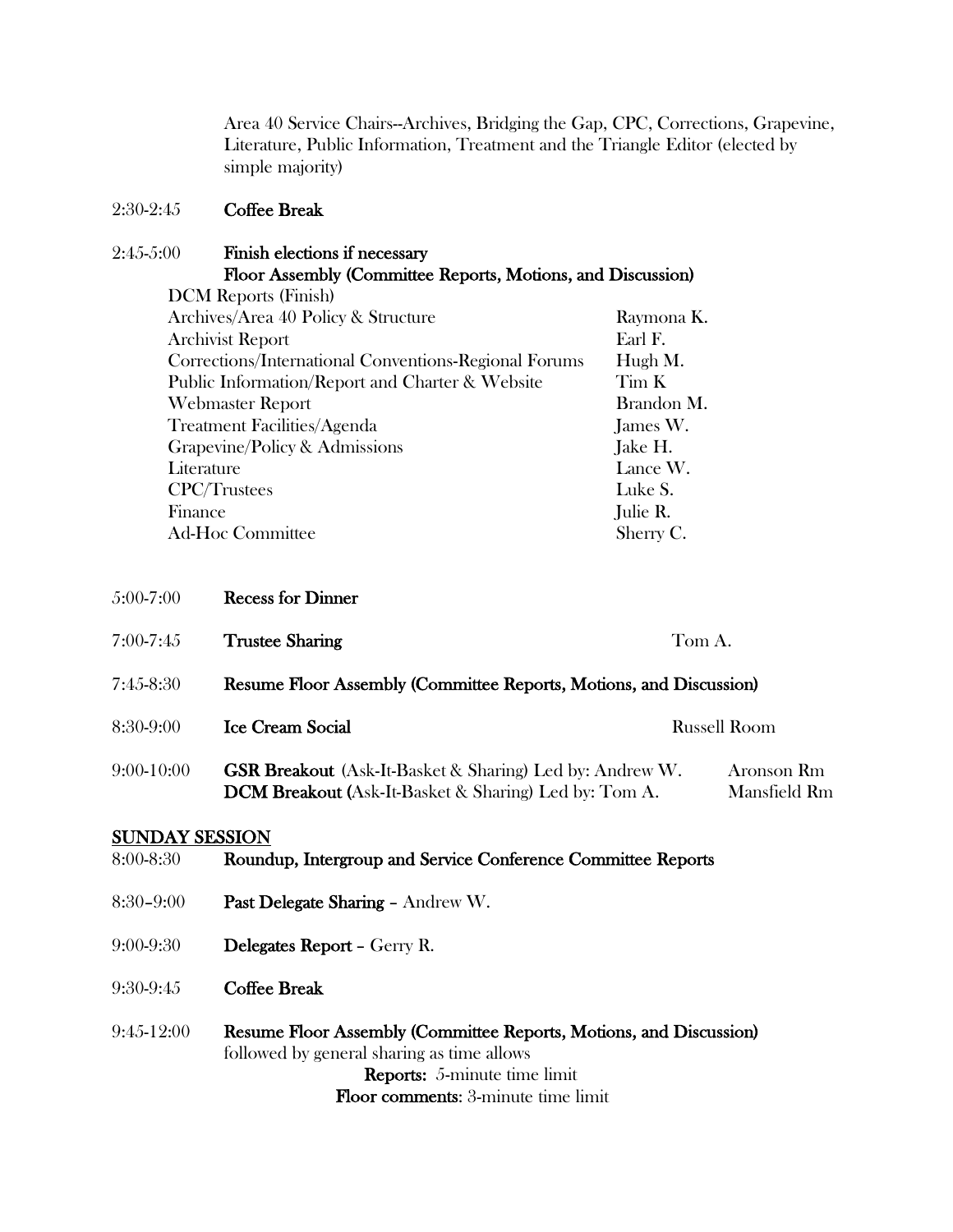*The Holiday Inn graciously places ashtrays/receptacles outside the doors and asks that smoking be limited to the outside smoking area and away from doorways. Our thoughtful compliance and courtesy are appreciated*

#### **Adjourn – Travel Safely Spring Assembly – April 5-7, 2019. The Location is scheduled for Great Falls, MT. Stay tuned for the location.**

The following is a list of agenda items and the Area Committees they have been assigned to for review. All items originate in Area 40 (including the items about review of what the General Service Conference did this last spring, which is our chance to look at whether we want to respond to any GSC action or inaction). The Committee Chairs and DCMs were sent a list of agenda items with, in most instances, corresponding background information. This information is then passed on to other members of those committees and to GSRs in the districts and other interested members of our Fellowship for research, review and discussion, in turn providing for a well-informed conscience/decision. If your Group has any comments, questions, and concerns or would like copies of any background information please contact the appropriate Area Committee Chair or your DCM. Your DCM has the names, phone numbers and addresses of the Area Committee (which also appear in the Triangle) or you can email them through the Area's website www.aa-montana.org should you need them. (NOTE: the process by which items are submitted, dispersed, considered and brought to the Assembly is detailed in the Area 40 Policy and Procedures manual which is available through your DCM and on the web site). Review Concepts I, II, III, X, XII and Tradition 2 for a clearer understanding of the above process. The following Committees/Committee agenda items are listed in order of presentation.

### **Archives/Area 40 Structure & Policy – Raymona K.** Archives – Area 40

- 1. Review assembly report of the Area 40 Archives Chair.
- 2. Review Archivist Report.
- 3. Review activity of Archives Committees throughout Area 40.

#### Structure & Policy — Area 40

- 1. Area Assembly Evaluation Report
- 2. Consider Agenda Item: "Update Area 40 Map and District Descriptions"
- 3. Consider Agenda Item: "Assembly Venues are ADA Compliant"

# Archives — GSC

Review the results of all Archives committee items considered, reviewed, and discussed at the 2018 GS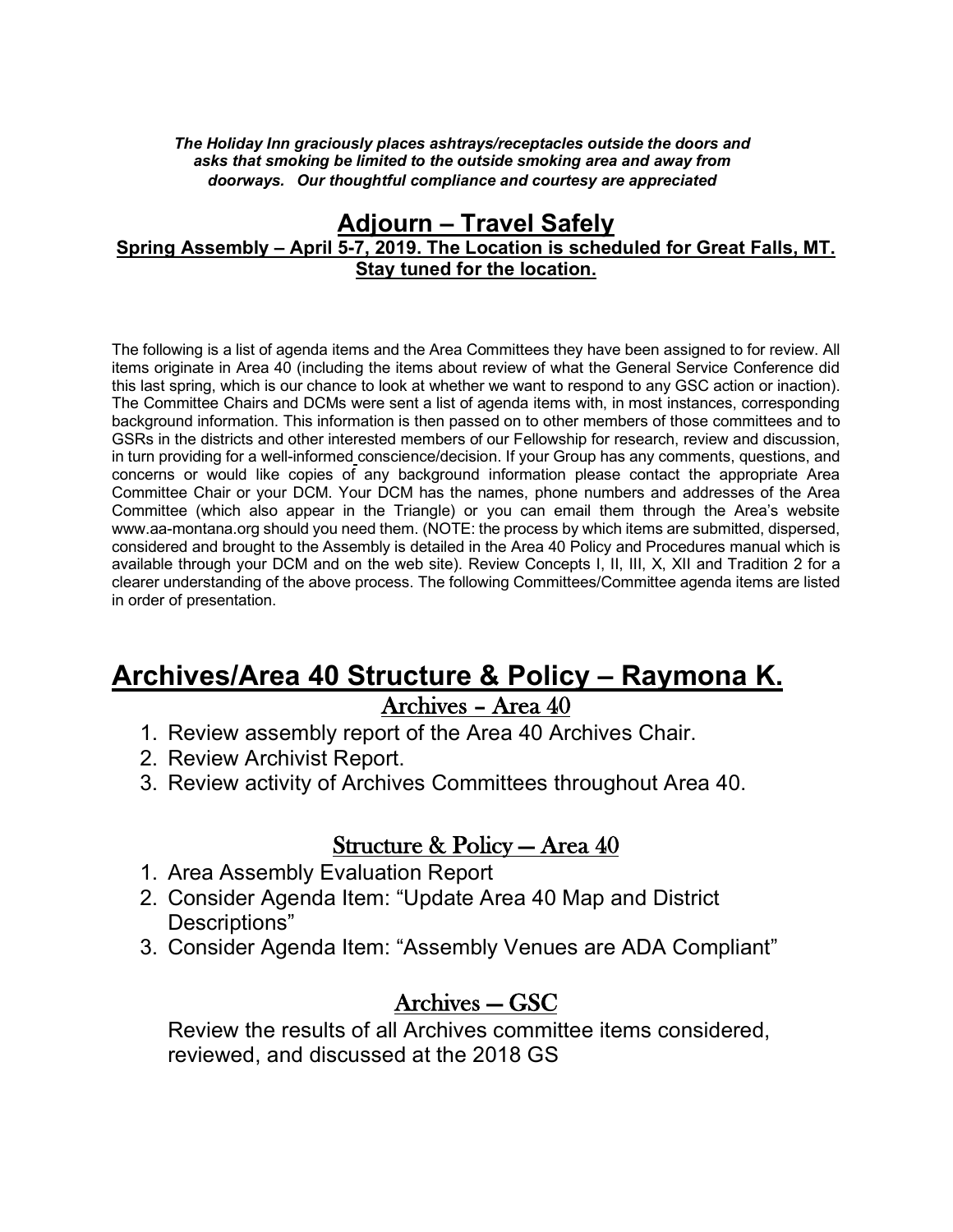### **Corrections International Conventions Regional Forums Hugh M.** Corrections – Area 40

- 1. Review assembly report of the Area 40 Corrections Chair.
- 2. Review activity as it relates to Corrections in the Groups and Districts of Area 40.

### Corrections – GSC

Review the results of all Corrections committee items considered, reviewed, and discussed at the 2018 GSC.

#### International Conventions/Regional Forums - GSC

- 1. Review the results of all International Conventions and Regional Forums committee items considered, reviewed, and discussed at the 2018 GSC.
- 2. Review bids from Area 40 Districts to host the 2021 West Central Regional Forum

### **Public Information/Report & Charter – Tim K.** Public Information – Area 40

- 1. Review assembly report of the Area 40 Public Information Chair.
- 2. Review assembly report of the Area 40 Webmaster.
- 3. Review Activity of Public Information Committees in Groups and Districts throughout Area 40.
- 4. Consider Agenda Item: "Funding of answering service."

### Public Information – GSC

- 1. Review 2018 annual report from the trustees' Public Information Committee regarding aa.org and aagrapevine.org.
- 2. Review the results of all PI committee items considered, reviewed, and discussed at the 2018 GSC.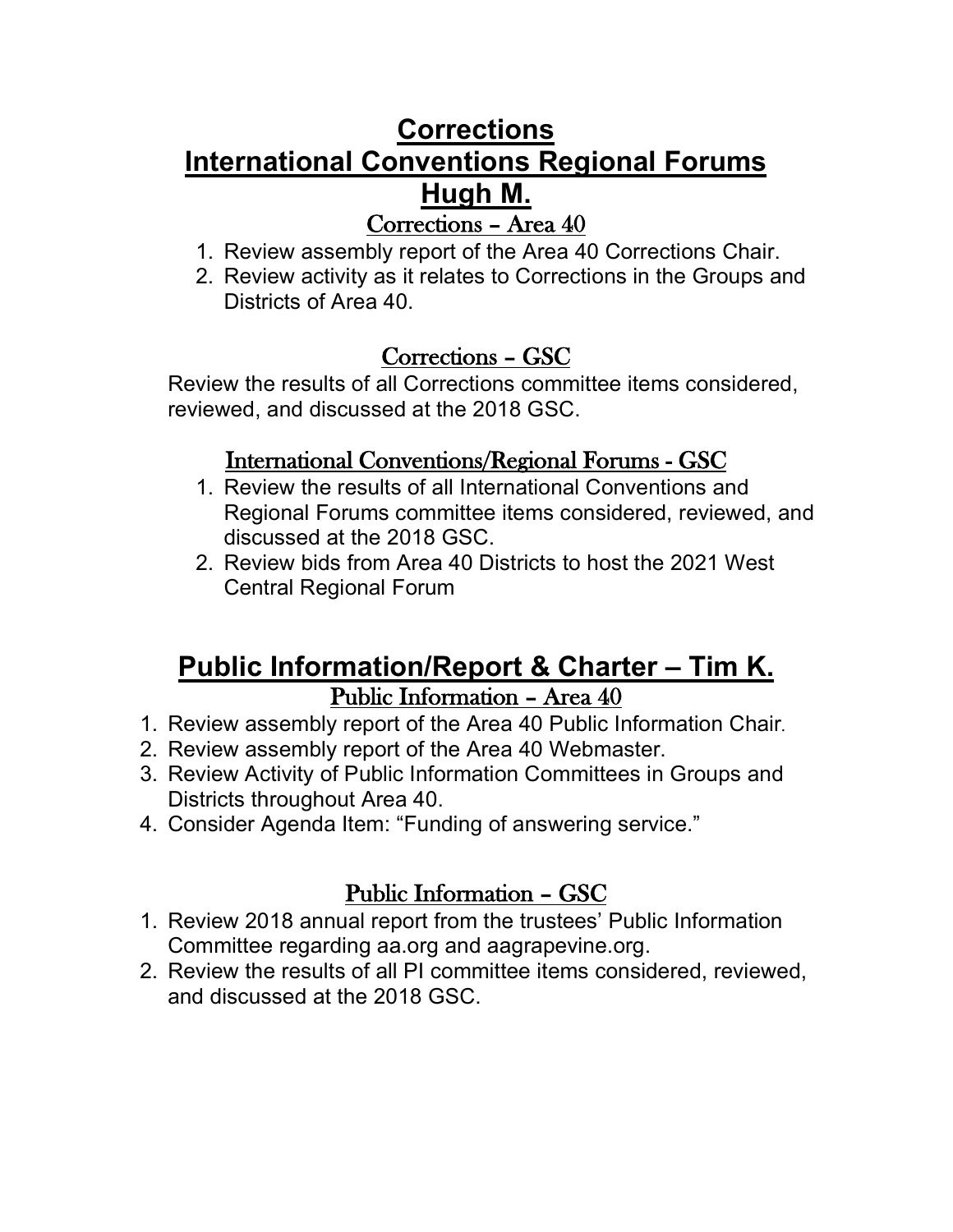## **Treatment/Accessibilities/Agenda – James W.**  Treatment/ Accessibilities/Agenda – Area 40

- 1. Review assembly report of the Area 40 Treatment Chair.
- 2. Review activities of Treatment Committees in Districts and Groups throughout Area 40.

#### Treatment/ Accessibilities – GSC

Review the results of all Treatment and Accessibilities committee items considered, reviewed, and discussed at the 2018 GSC.

# **Grapevine/GSC Policy & Admissions – Jake H.** Grapevine – Area 40

- 1. Review assembly report of the Area 40 Grapevine Chair.
- 2. Review activity among the Groups and Districts of Area 40 as it relates to the Grapevine.

#### Grapevine – GSC

Review the results of all Grapevine committee items considered, reviewed, and discussed at the 2018 GSC.

#### Policy & Admissions -- GSC

Review the results of all Policy and Admissions committee items considered, reviewed, and discussed at the 2018 GSC.

### **Literature – Lance W.** Literature – Area 40

- 1. Review assembly report of the Area 40 Literature Chair.
- 2. Review Literature activity in Area 40.

### Literature – GSC

Review the results of all Literature committee items considered, reviewed, and discussed at the 2018 GSC.